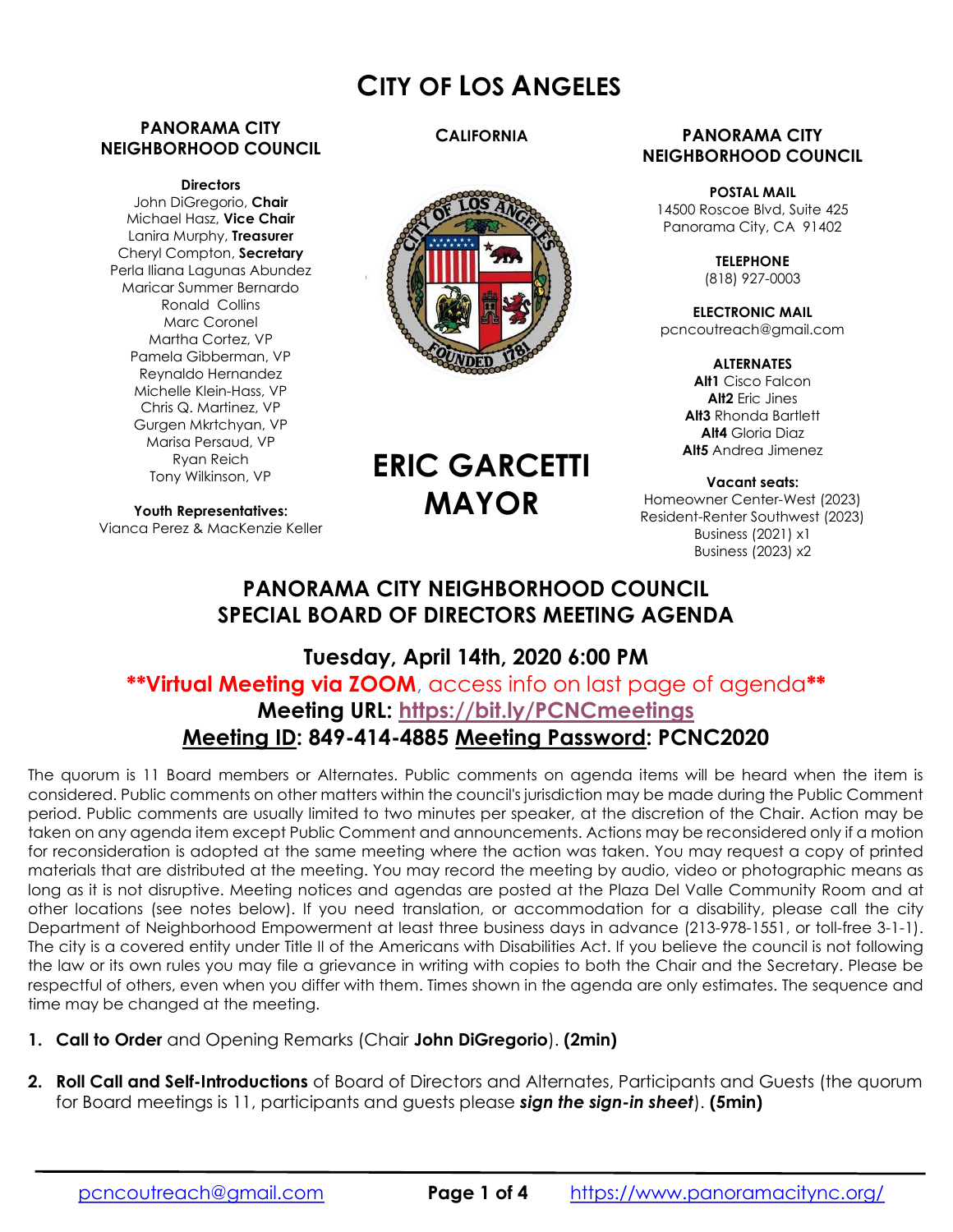

3. Reports from LAPD & other relevant law enforcement agencies. Senior Lead Officer Damaris Bonffil [(818) 838-9854, mobile (818) 634-0718, 38834@lapd.online] covers Panorama City's Center-West area. Senior Lead Officer Sean Smith [(818-838-9842, mobile 818-442-3183, 35183@lapd.online)] covers Panorama City's North and Center-East districts. Senior Lead Officer Daniel Ruelas [(818) 838-9847, mobile 818-679-2082, 34435@lapd.online] is responsible for Panorama City south of Roscoe. Emergency: 911. Mission Division Front desk: 818-838-9800. Nonemergency: 877-ASKLAPD (877-275-5273). (10min)

## 4. Reports from Elected Officials' field staff and other Neighborhood Agencies/Committees on COVID-19 Related Matters Only. (15 Min)

## DEPARTMENT OF NEIGHBORHOOD EMPOWERMENT

Jasmine Elbarbary (jasmine.elbarbary@lacity.org) (818) 374-9886, and Karen Hernandez (karen.hernandez@lacity.org) Van Nuys City Hall 14410 Sylvan St. 3rd FloorLos Angeles, CA 91401 Direct Line: (818)-374-9893, Office (213)-978-1551

### CALIFORNIA CONGRESSIONAL DISTRICT 29

Congressman Tony Cardenas' District Office is located at 9612 Van Nuys Blvd, #201, Panorama City, CA 91402 (818-221-3718). He is represented in Panorama City by Field Representative Lea Gonzalez, (818) 221-3718, (lea.gonzalez@mail.house.gov)

### LOS ANGELES CITY COUNCIL DISTRICT 6

Andres Sandoval represents Councilwoman Nury Martinez in Panorama City (Andres.X.Sandoval@lacity.org). Area Director is Joana Reyes (Joana.Reyes@lacity.org). The district field office is located at 9300 Laurel Canyon Blvd., 2nd Floor, Sun Valley, CA 91331; 818-771-0236.

### LOS ANGELES CITY MAYOR'S OFFICE

Representative, no contact info at this, represents Mayor Eric Garcetti in the East Valley Area time. The Mayor's San Fernando Valley office is located in the Van Nuys City Hall, 14410 Sylvan Street,Van Nuys, CA 91401.

# LOS ANGELES UNIFIED SCHOOL DISTRICT, DISTRICT 6

Our LAUSD School Board Member is Kelly Gonez. Michael Menjivar is her Deputy Director of Community Engagement (Main (213) 241-6097 Mobile (818) 212-6887, (Michael.Menjivar@lausd.net). The District 6 office is located at 8401 Arleta Avenue, Sun Valley, CA 91352.

# LOS ANGELES COUNTY SUPERVISORIAL DISTRICT 3

Supervisor Sheila Kuehl (Sheila@bos.lacounty.gov, 213-974-3333) is located at 821 Kenneth Hahn Hall of Administration, 500 West Temple Street, Los Angeles, CA 90012. Valley District Director, Benita Trujillo (818-901- 3831; btrujillo@bos.lacounty.gov), represents supervisor Kuehl locally. The San Fernando Valley District Office is located at 7555 Van Nuys Blvd, Suite 1, Van Nuys, CA 91405.

# CALIFORNIA ASSEMBLY DISTRICT 46

Assemblymember Adrin Nazarian represents us in a district that runs from North Hills and Panorama City south to Studio City and the Hollywood Hills. His field office is located in the State Office Building at 6150 Van Nuys Blvd, Suite 300, Van Nuys, CA 91401. His Field Representative for Panorama City is Julissa Rodriguez, (818-376-4246, Julissa.Rodriguez@asm.ca.gov.

#### CALIFORNIA SENATE DISTRICT 18

District 18 State Senator Bob Hertzberg maintains a field office in the State Office Building at 6150 Van Nuys Blvd., Suite 400, Van Nuys, CA 91401 (818-901-5588). His Field Deputy for Panorama City is Eveline Bravo-Ayala (evenline.bravo-ayala@sen.ca.gov). The District Director is Barri Worth Girvan (Barri.Girvan@sen.ca.gov).

# NEIGHBORHOOD COUNCIL BUDGET ADVOCATES

The NC Budget Advocates serve the Neighborhood Council Boards and their stakeholders in matters related to the City of LA's budget and City Services. Issues related to your quality of life and how they are directly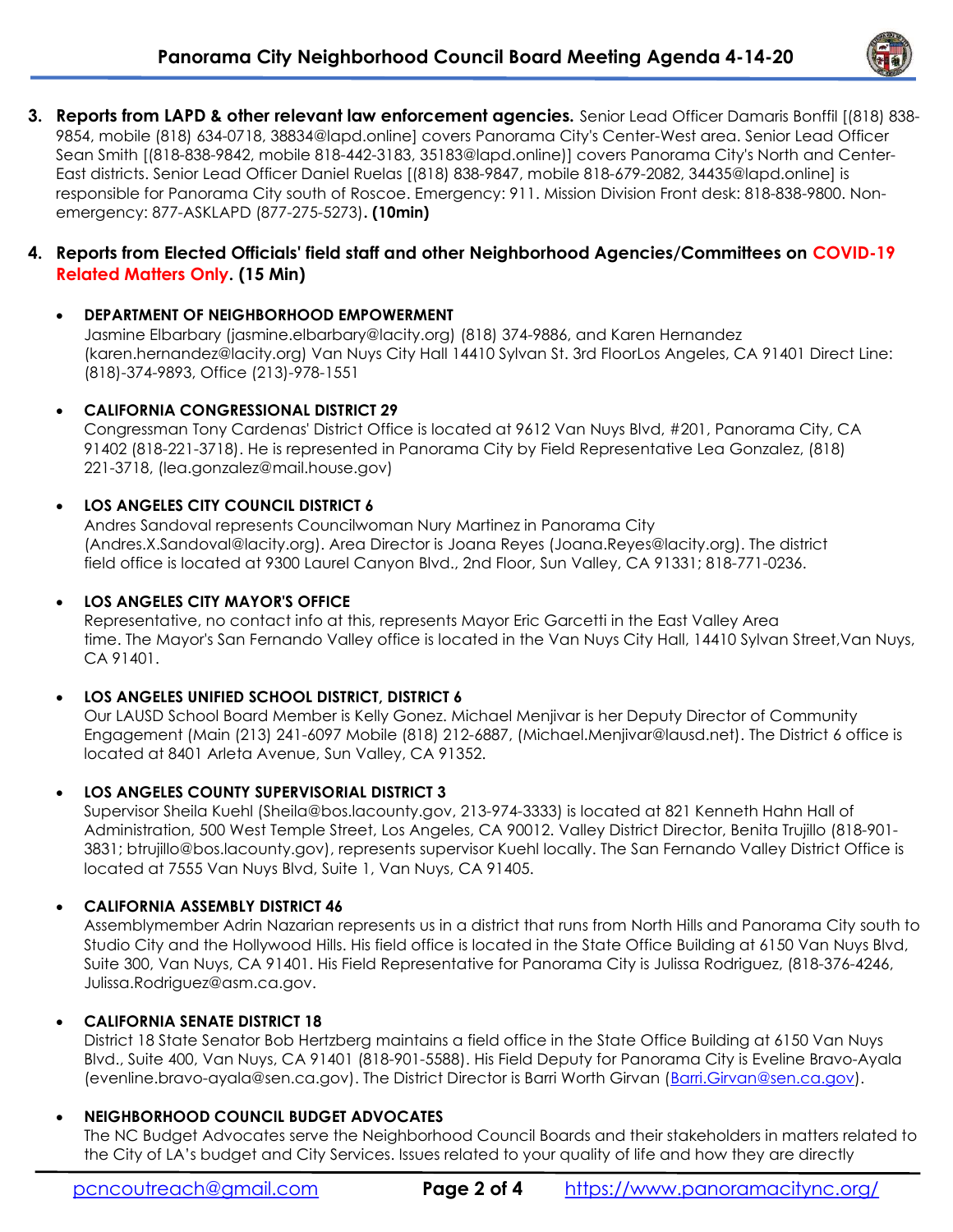

impacted by the budget are the BA's primary area of focus. Contact your Region 1 Budget Advocate John DiGregorio at johndpcnc@gmail.com

#### RECREATION AND PARKS

Announcements and updates from our Panorama City representatives and any other neighboring Rec and Parks teams. Panorama Park Representative Oscar Cardenas (oscar.cardenas@lacity.org)

#### PANORAMA CITY CHAMBER OF COMMERCE

The Panorama City Chamber of Commerce, incorporated in 2016, is composed of business and professional men and woman who are civic-minded citizens. The Chamber's mission is a collective effort to promote the welfare of our community and make it the best community in Los Angeles to shop, live, and to make a living in. Contact Field Representative Alberto Martinez at alberto@panoramachamber.com

#### 5. Public Comment and General Announcements

- a. Limited from 2-5 minutes at the discretion of the presiding officer
- b. Limited to non-agenda items
- c. Speaker cards will be made available if attendance is significant
- d. During Virtual Meetings, use the 'raise your hand' feature to be added to the speaker queue by the Board Secretary. The Chair will recognize speakers in the order specified by the queue.
- 6. Discussion and possible action on approving Neighborhood Purpose Grants (NPGs) submitted by local nonprofit organizations to support the response to COVID-19 in Panorama City. Currently, PCNC has roughly \$30,000 of unencumbered budgeted funds which is to be spent at the discretion of the Chair, for specific purposes. The only outstanding commitments are to the host of the PCNC website. At this time, it's still believed that we NCs will be allowed to **carryover \$10k into the next fiscal year**. PCNC has not utilized any rollover funding from the prior fiscal year. (10 mins)
	- a. NPG in support of the Mission Division Police Department in the amount of \$5,000
	- b. NPG in support of the **Mission Division Fire Departments (2)** in the amount of \$5,000 each
	- c. NPG in support of the Mission Community Hospital in the amount of \$5,000
	- d. NPG in support of the Kaiser Permanente Hospital in Panorama City in the amount of \$5,000
- 7. Discussion and possible action for approval of any financial statements, Monthly Expenditure Reports (MER's), or other ongoing monthly financial documents prepared by the Treasurer of Finance Chair which have not yet been approved by the Board.
	- a. Treasure/ Finance Chair to provide details. This item does not cover special or annual financial documents. (10 min)
- 8. Discussion and possible action to approve the Board's changes to the Bylaws. After an extended period of outreach and feedback, the Board will discuss and potentially confirm the recommended changes and forward to the necessary bodies for official approval and adoption. (5 min)
- **9. Discussion and possible action** to approve the 'restock' of Outreach supplies not to exceed \$5000. Items will include bags, branded merchandise and other handouts of nominal value. (5 min)

#### 10. ADJOURNMENT

Council Process: The council gained its official city role upon certification by the Board of Neighborhood Commissioners on March 15, 2007. Everyone who lives, works or owns real property within the boundaries of the Panorama City Neighborhood Council, or who declares a Community Interest in the area and the basis for it, is a "stakeholder". All stakeholders are members of the Council. Stakeholders elect a Board of Directors to represent them. This Board is recognized as the decision-making entity by the City of Los Angeles. The current Board was elected on April 2, 2016. While the Board is the official decision-making entity, meetings are conducted as much as possible in a town hall spirit. Committees are open to anyone with an interest in Panorama City. Panorama City's neighborhood council is much more than its Board, and it depends on public participation for its success.